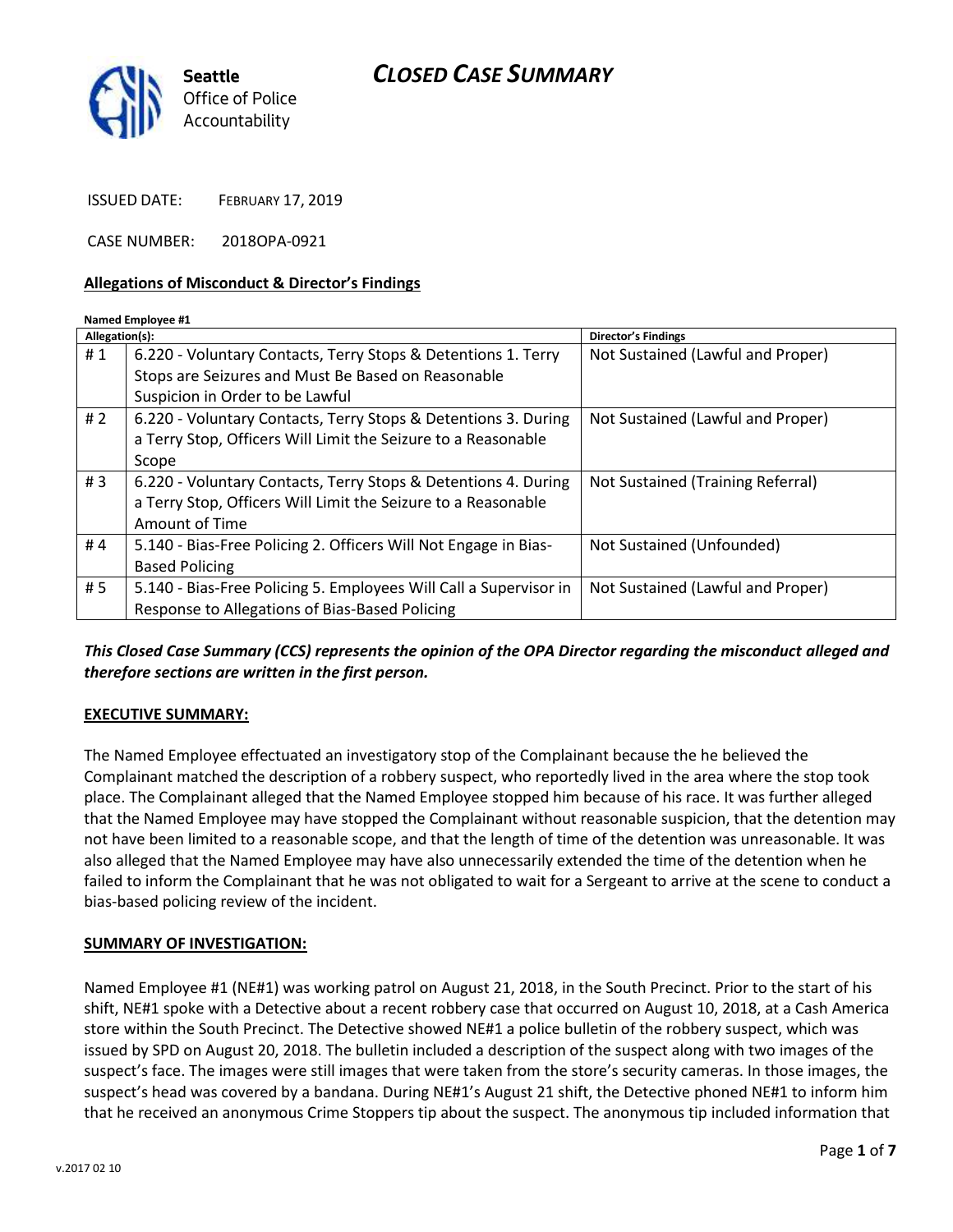

**Seattle** *Office of Police Accountability*

# *CLOSE CASE SUMMARY*

OPA CASE NUMBER: 2018OPA-0921

the suspect lived near 37th Avenue South and South Juneau Street and provided the suspect's name. The Detective told NE#1 not to disclose that he was investigating a robbery if he identified an individual who matched the suspect's description. While on patrol near the above-referenced location, NE#1 stopped the Complainant and questioned him because NE#1 believed that he matched the description of the robbery suspect. Based on the Detective's instruction that NE#1 not disclose that NE#1 was investigating a robbery, NE#1 used a ruse during his stop of the Complainant and explained to him that the reason the stop was that the Complainant matched the description of a shoplift that had occurred nearby. NE#1 asked the Complainant for his identification, but the Complainant declined to provide it or to identify himself to NE#1. NE#1 called in for the assistance of a backup officer. While NE#1 waited for the backup officer to arrive, the Complainant questioned the basis for the stop and alleged that NE#1 was engaging in racial profiling. In response to the Complainant's allegation of biased policing, NE#1 called for a Sergeant to come to the scene. After the backing officer and Sergeant arrived, NE#1 completed his comparison of the robbery suspect's photo to the Complainant and determined that the Complainant was not an exact match. Once that determination was made, which coincided with the Sergeant's completion of the bias review, the Complainant was released.

OPA initiated this investigation after it reviewed the Bias Review completed by the Sergeant. OPA initiated an investigation into the bias allegation, as well as added allegations concerning the *Terry* stop.

The Complainant was not interviewed for this investigation because his identity was unknown. The Complainant told a Sergeant who arrived on scene that he would contact OPA directly and was given a business card with OPA's number; however, there is no indication that the Complainant ever contacted OPA.

The Robbery Bulletin identified by NE#1 was dated August 20, and included the title "South Seattle Cash America Smash & Grab Suspect, Attempt to Identify." It included the following description of the robbery suspect: *Unidentified Adult Black Male, Mid to Late Thirties, 6'00" 180 lbs, Dark Complexion, Blue Bandanna, Overalls, Black Gloves, Doo-rag*. The bulletin included information that the suspect was armed with a sledge hammer when he robbed the Cash America, which occurred on August 10. The bulletin also contained two images of the suspect. The first one showed the front of the suspect's face, which was slightly covered by a bandanna that the suspect was wearing over the top of his head. The second image was a profile picture of the right side of the suspect's face. In that image, the shape of the suspect's nose, lips, and chin are easier to make out and could be used for the purpose of identifying a potential suspect.

OPA reviewed Body Worn Video (BWV) and In Car Video (ICV) as part of its analysis of this incident. NE#1's BWV provided the most comprehensive view of what transpired during this incident. Just prior to exiting his patrol vehicle, NE#1 is seen looking at his cellphone and using his fingers on the screen, which is indicative of him expanding an image on his cellphone to get a better view. NE#1 then exits his vehicle and tells the Complainant that he wants to speak with him. NE#1 tells the Complainant that he was looking for a shoplifting suspect, and that the Complainant matches the suspect's description. He then asks the Complainant for his identification. The Complainant informs NE#1 that he does not appreciate being stopped, and that he believes that he was racially profiled. The Complainant declines to provide his identification to NE#1, and states that he is refusing to do so because he did not do anything wrong and does not appreciate being stopped by the police. The Complainant proceeds to explain to NE#1 that he has no reason to steal, that he just got off the bus, and that he never entered the store where the alleged shoplift took place. The Complainant also provides NE#1 with a receipt for the food he just bought and offered to let NE#1 examine the contents of the bags he was carrying. The Complainant continues to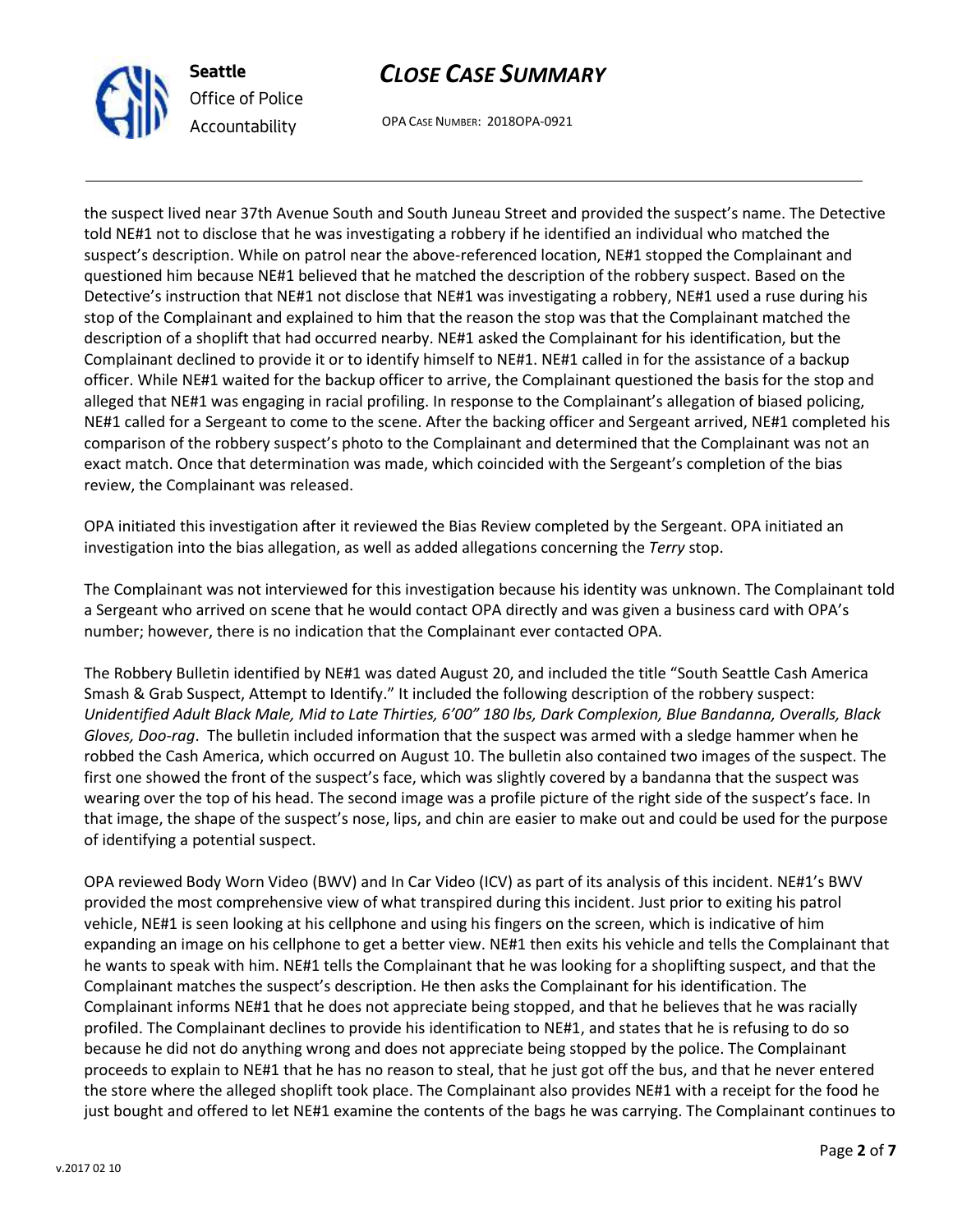

**Seattle** *Office of Police Accountability*

# *CLOSE CASE SUMMARY*

OPA CASE NUMBER: 2018OPA-0921

deny follow up requests from NE#1 to provide him with his identification or to give NE#1 his name. NE#1 then calls for a backing officer. It is unclear from the BWV why he did so. Minutes later, NE#1 also calls for a Sergeant and tells the Complainant that he is doing so because the Complainant made an allegation of biased policing and that SPD takes those allegations seriously. While waiting for the officer and Sergeant to arrive, NE#1 engages the Complainant in general conversation. During that period, the Complainant tells NE#1 that he is sixty and works as a ship builder. After the backing officer arrives, NE#1 walks away from the Complainant and explains the situation to the officer. NE#1 also displays his cellphone screen to the backing officer in an apparent attempt to show him the image of the robbery suspect. NE#1 then tells the backing officer that he is waiting for a Sergeant to arrive before deciding what to do next. While waiting for the Sergeant to arrive, the Complainant continues to question NE#1 about why he was stopped. After the Sergeant arrives, NE#1 explains the situation to him and tells the Sergeant that he believes the Complainant might be the robbery suspect. NE#1 also tells the Sergeant that the Complainant declined to provide his identification and that it is making it more difficult for NE#1 to figure out if he is the suspect. NE#1 tells the Sergeant about the potential name of the suspect that the Detective obtained from a Crime Stoppers tip. The Sergeant is then seen walking in the direction of the Complainant, where he proceeds to ask the Complainant questions about the bias allegation.

During that time, NE#1 phones the Detective. NE#1 tells the Detective about the Complainant and how he possibly matches the description, but that the Complainant declined to provide his identification. While still on the phone with the Detective, NE#1 walks over to where the Complainant is talking to the Sergeant and begins taking photos of the Complainant. NE#1 is then seen holding two phones side by side in an apparent attempt to compare images. NE#1 is then seen following the Sergeant as the Sergeant leaves the Complainant and returns to his vehicle. NE#1 then shows the screens of both phones to the Sergeant and states that he still thinks the Complainant could be the robbery suspect. Almost immediately after making that statement, NE#1 states that he thinks the Complainant's chin looks slightly different than the robbery suspect's chin. The Sergeant and NE#1 are then seen returning to where the Complainant and backing officer are standing. The Sergeant hands a business card to the Complainant and informs him that it contains OPA's phone number. The Sergeant also confirms that the Complainant intends on filing his own complaint directly with OPA and that the Complainant does not want the Sergeant to submit a complaint on his behalf. The Complainant then begins to pick up his bags and turns to NE#1 and asks, "No problem?" NE#1 responds by saying, "we're good." The Complainant then walks away. At no point in the BWV is there any evidence that the backing officer or Sergeant were asked for or offered their opinion of whether the Complainant looks like the robbery suspect. NE#1's BWV ends right after the Complainant walks away. NE#1's BWV recording is just under 21 minutes in length.

As part of its investigation, OPA interviewed NE#1. NE#1 stated that his reasonable suspicion to conduct a *Terry* stop of the Complainant was based on how closely he matched the description of the robbery suspect and the report that the suspect lived in the area where the Complainant was detained. NE#1 stated that the fact that the Complainant was older than the reported age on the bulletin was not so concerning to him because age descriptions are often inaccurate, and given the quality of the photo it would be somewhat difficult to determine the suspect's age. NE#1 explained that he did not take any steps to retrieve the bulletin photo and examine it while alone on the scene with the Complainant because of safety concerns. NE#1 noted that the robbery suspect had reportedly used a sledge hammer in perpetrating violent criminal acts. Therefore, NE#1 believed it was better for all involved if he requested the assistance of a backing officer before taking additional investigative steps. NE#1 also identified that as a deescalation tactic.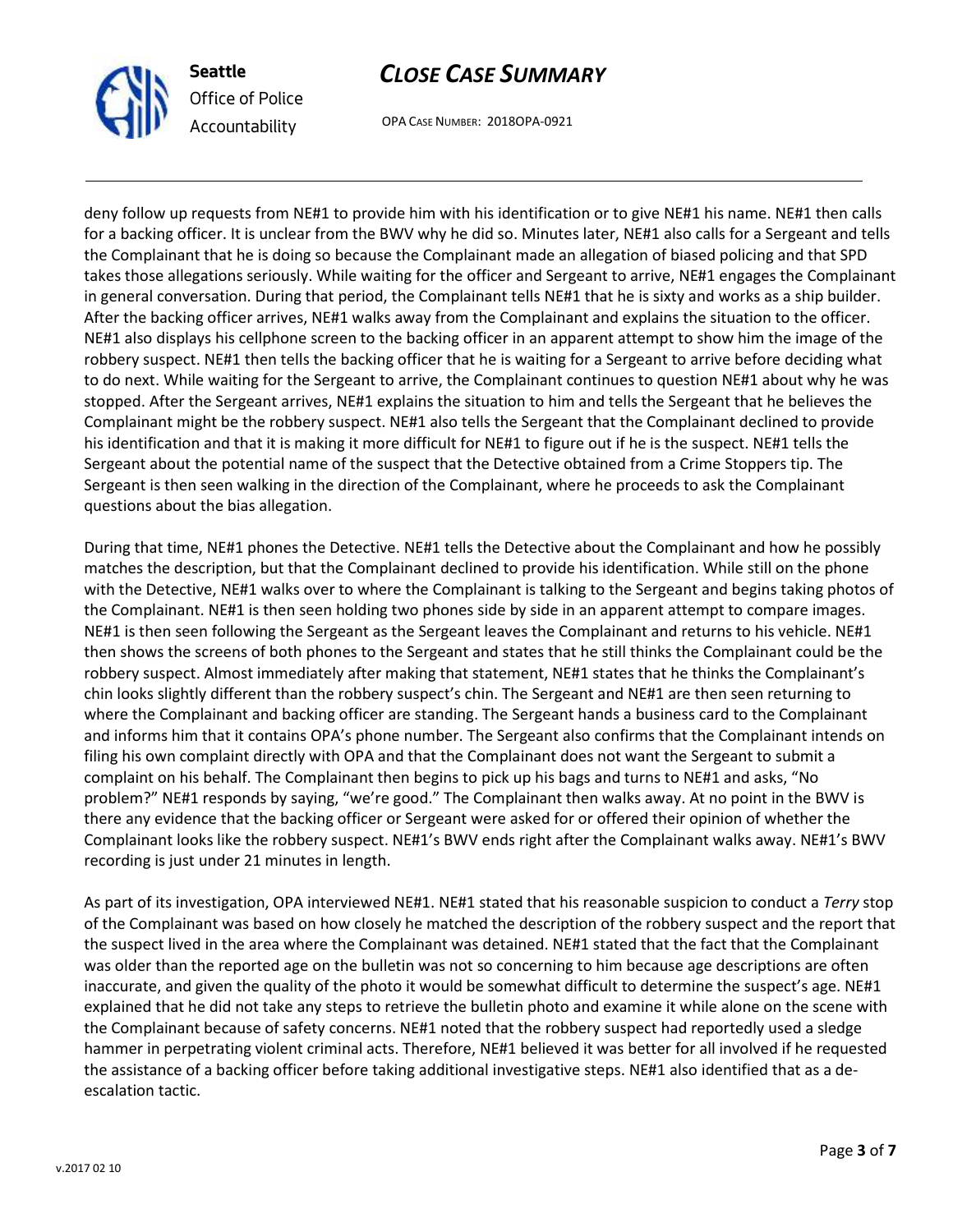

# *CLOSE CASE SUMMARY*

OPA CASE NUMBER: 2018OPA-0921

Regarding why NE#1 continued with his detention of the Complainant after he refused to provide his identification, NE#1 stated that his investigation was purposed to determine whether the Complainant was the robbery suspect. The fact that the Complainant refused to provide his identification was not a reason to end the *Terry* stop. NE#1 also told OPA that he was unable to complete his comparison of the Complainant to that of the suspect until after the Sergeant arrived. Once the Sergeant arrived, NE#1 stated that he had sufficient time to review the Complainant's features against the bulletin photo and to then determine that the Complainant was most likely not the robbery suspect. At that point, NE#1 stated that the Complainant was free to go. In an earlier statement, NE#1 stated that he believed that he entered his patrol vehicle and began examining the robbery suspect's photo after the backing officer arrived. However, those acts were not present on the BWV and NE#1 may have been confused about the timing of events. Ultimately, NE#1 never fully explained why he did not proceed with his investigation after the backing officer arrived and, instead, waited for the Sergeant before further examining whether the Complainant was the robbery suspect.

### **ANALYSIS AND CONCLUSIONS:**

### **Named Employee #1 - Allegations #1**

# *6.220 - Voluntary Contacts, Terry Stops & Detentions 1. Terry Stops are Seizures and Must Be Based on Reasonable Suspicion in Order to be Lawful*

SPD Policy 6.220-POL-1 governs *Terry* stops and stands for the proposition that *Terry* stops are seizures of an individual and, as such, must be based on reasonable suspicion in order to be lawful. SPD Policy defines a *Terry* stop as: "A brief, minimally invasive seizure of a suspect based upon articulable reasonable suspicion in order to investigate possible criminal activity." (SPD Policy 6.220-POL-2(b).) SPD Policy further defines reasonable suspicion as: "Specific, objective, articulable facts, which, taken together with rational inferences, would create a wellfounded suspicion that there is a substantial possibility that a subject has engaged, is engaging or is about to engage in criminal conduct." (*Id*.) Whether a *Terry* stop is reasonable is determined by looking at "the totality of the circumstances, the officer's training and experience, and what the officer knew before the stop." (*Id*.) While "[i]nformation learned during the stop can lead to additional reasonable suspicion or probable cause that a crime has occurred, it "cannot provide the justification for the original stop." (*Id*.)

Here, NE#1 was aware of a recent robbery of a Cash America in the South Precinct from a police bulletin, which included images and a physical description of the suspect. He had further information concerning the crime and suspect from a conversation he had with the Detective assigned to that case. NE#1 also learned in advance of the stop of the Complainant that the suspect lived near 37th Avenue South and South Juneau Street, which was the location in which the detention occurred. While on patrol in that area, NE#1 saw the Complainant, who he believed matched the description of the suspect, and initiated a *Terry* stop. A concern of both OPA and the OPA Auditor was the age discrepancy between the bulletin, which listed the suspect as being in his thirties, and the fact that NE#1 listed on the *Terry* Template documenting the stop that he perceived the Complainant to be between 46-55 years of age. Additionally, the Complainant reported to NE#1 that he was at or near the age of 60 and then later stated that he was almost 70. NE#1 explained that listed ages on a description are often incorrect and that he stopped the Complainant because he believed he looked like the photos in the bulletin.

After performing its own comparison of the photos in the bulletin photos to those of the Complainant, OPA finds that a reasonable officer could have perceived that there was reasonable suspicion to detain the Complainant as the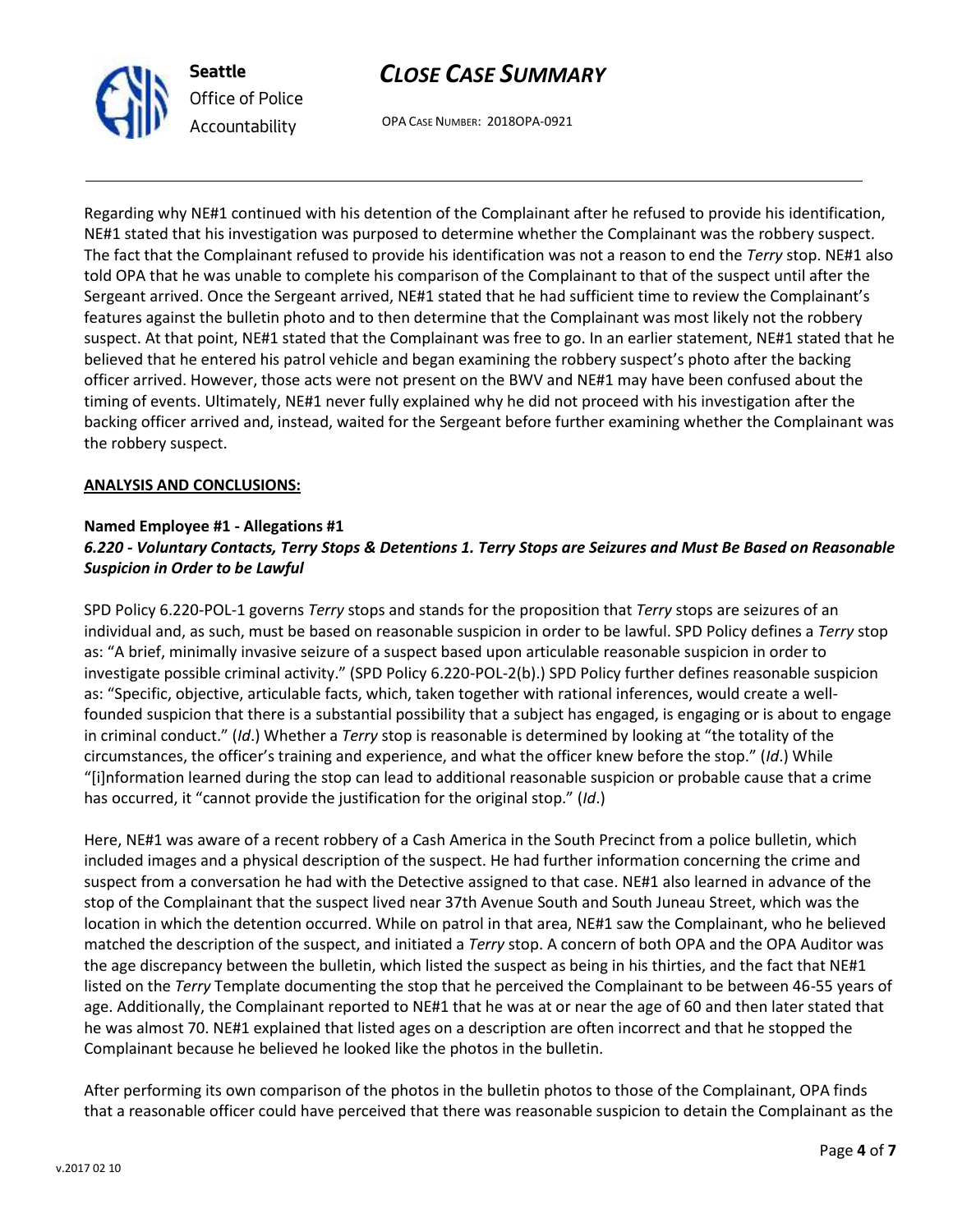

**Seattle** *Office of Police Accountability*

# *CLOSE CASE SUMMARY*

OPA CASE NUMBER: 2018OPA-0921

possible suspect, even given the age disparities. As such, OPA concludes that NE#1 had a sufficient legal basis to make the stop in order to further investigate whether the Complainant was, in fact, the perpetrator. In making this decision, OPA recognizes that this incident must have been concerning, frightening, and frustrating to the Complainant. The Complainant was not the suspect and his rights were impacted during this stop. However, this does not mean that NE#1 violated policy when he effectuated the detention.

For these reasons, and given OPA's finding that NE#1 had sufficient reasonable suspicion for the detention, I recommend that this allegation be Not Sustained – Lawful and Proper.

## Recommended Finding: **Not Sustained (Lawful and Proper)**

## **Named Employee #1 - Allegation #2**

*6.220 - Voluntary Contacts, Terry Stops & Detentions 3. During a Terry Stop, Officers Will Limit the Seizure to a Reasonable Scope* 

SPD Policy 6.220-POL-3 requires that officers limit a seizure to a reasonable scope. The policy further states that: "Actions that would indicate to a reasonable person that they are being arrested or indefinitely detained may convert a *Terry* stop into an arrest requiring probable cause or an arrest warrant." (SPD Policy 6.220-POL-3.)

The *Terry* stop in question was purposed to investigate whether the Complainant was, in fact, the robbery suspect. NE#1 articulated that he wanted to obtain the Complainant's identification during this stop because the Detective requested that NE#1 learn the name, address, and phone number of any subjects who matched the robbery suspect's description. Additionally, NE#1 hoped to obtain the Complainant's identification in order to compare it to the robbery suspect's name, provided earlier by the Detective. The Complainant prevented NE#1 from doing so because he declined to provide his identification to NE#1, which was his right during the *Terry* stop. That meant that NE#1 was left to investigate this matter by comparing the Complainant's appearance to the photographs of the suspect. As discussed below, NE#1 explained that he could not do this until a backing officer and/or the Sergeant arrived on scene.

Given the above, I do not find that this stop exceeded a reasonable scope. Notably, the Complainant was not handcuffed, he was not ordered to sit or placed into a patrol vehicle, and his identification was not taken from him or demanded. While none of these are dispositive, when coupled with the facts of this case, they suggest that the Terry Stop in this case was consistent with this policy.

Accordingly, I recommend that this allegation be Not Sustained – Lawful and Proper.

Recommended Finding: **Not Sustained (Lawful and Proper)**

### **Named Employee #1 - Allegation #3**

*6.220 - Voluntary Contacts, Terry Stops & Detentions 4. During a Terry Stop, Officers Will Limit the Seizure to a Reasonable Amount of Time* 

SPD Policy 6.220-POL-4 requires that officers limit *Terry* stops to a reasonable amount of time. It further instructs that "subjects may only be seized for that period of time necessary to effect the purpose of the stop" and also states that "officers may not extend a detention solely to await the arrival of a supervisor." (SPD Policy 6.220- POL-4.)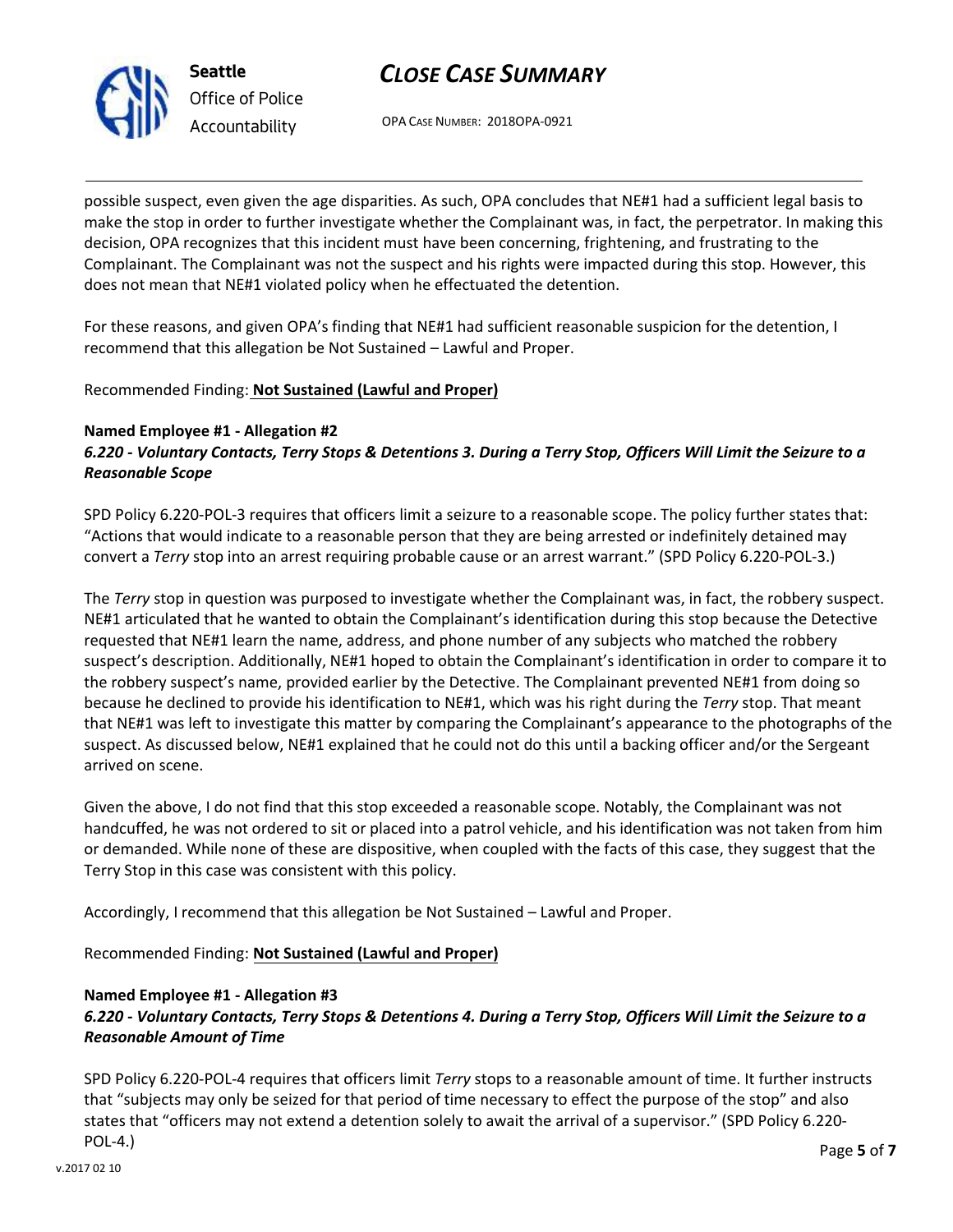

# *CLOSE CASE SUMMARY*

OPA CASE NUMBER: 2018OPA-0921

Based on OPA's review of the BWV, it appears that the detention of the Complainant was longer than it had to be. OPA reaches this conclusion based on the fact that, while NE#1 stated that he could not identify the Complainant via the photographs until a backing officer arrived, he did not immediately do so when that officer got to the scene. Instead, he waited for a Sergeant to also come to their location. There is no indication that, after his arrival, the Sergeant played any particular role in determining whether the Complainant was the suspect. As such, it is unclear why the Complainant had to be detained while NE#1 waited for the Sergeant to arrive. To the extent NE#1 wanted the Complainant to remain at the scene because of his bias allegation, this was not a permissible basis to detain him under Department policy. Moreover, even if this was the case, NE#1 should have told the Complainant that he was not required to stay there pending the arrival of the Supervisor.

OPA notes that the stop was only extended for two minutes while the officers waited for the Sergeant to arrive; however, that was two minutes too long. Given the above, OPA finds that NE#1 extended the stop past a reasonable amount of time. However, given that the overall detention was only extended for a short time and given that NE#1 did appear to be investigating this matter in good faith during that period, OPA recommends that NE#1 receive the below Training Referral rather than a Sustained finding.

• **Training Referral:** NE#1 should receive additional training concerning SPD Policy 6.220-POL-4, and specifically, concerning limiting a detention to solely that amount of time needed to effectuate the purpose of the stop. This retraining and any associated counseling should be documented and that documentation should be maintained in an appropriate database.

## Recommended Finding: **Not Sustained (Training Referral)**

## **Named Employee #1 - Allegations #4**  *5.140 - Bias-Free Policing 2. Officers Will Not Engage in Bias-Based Policing*

SPD policy prohibits biased policing, which it defines as "the different treatment of any person by officers motivated by any characteristic of protected classes under state, federal, and local laws as well other discernible personal characteristics of an individual." (SPD Policy 5.140.) This includes different treatment based on the race of the subject. (*See id*.)

The Complainant alleged that he was racially profiled by NE#1. NE#1 denied profiling the Complainant or engaging in bias-based policing towards him. NE#1 stated that he engaged in law enforcement activity that involved the Complainant because he believed that the Complainant matched the description of the robbery suspect. Though OPA understands the Complainant's frustration with his detention in this case, there is insufficient evidence to establish that NE#1 treated the Complainant differently based on his race.

For these reasons, I recommend that this allegation be Not Sustained – Unfounded.

## Recommended Finding: **Not Sustained (Unfounded)**